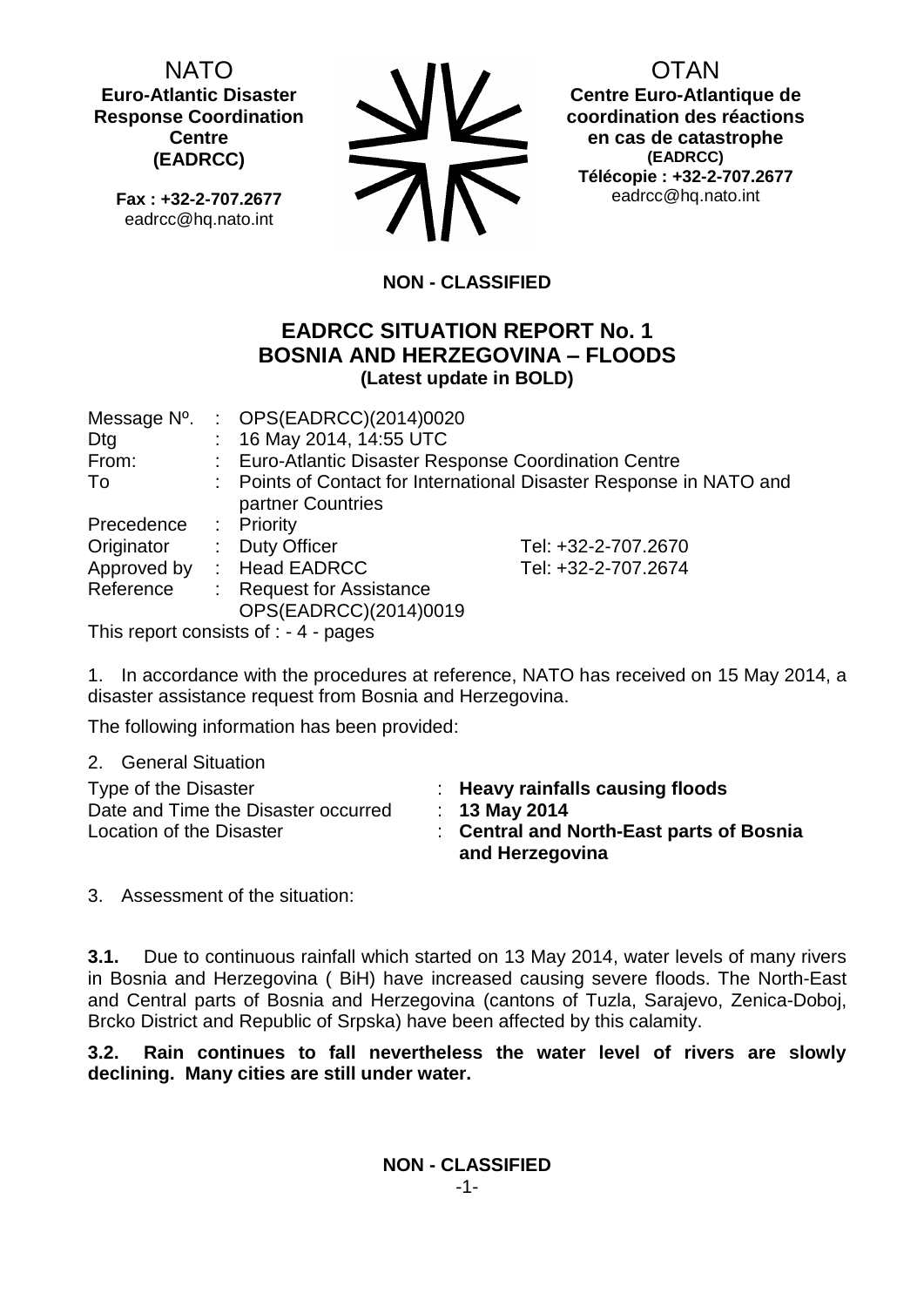



3.3. **During the night of 16 May 2014, severe landslides have been activated at several locations causing damages to regional roads. Three persons have been injured following a landslide in the Vogosca municipality. Many critical areas still remain endangered and rescue teams are in the process of evacuating their population.** 

3.4. Roads connecting municipalities are blocked, some areas are without electricity and water supply, the mobile network is not operational. Additionally, several landslides took place causing additional damages to regional roads.

**3.5. All access roads to Maglaj, Doboj, Bijeljina, Zvornik, Brcko, Modrica, Bosanski Samac, Tuzla and Vares are blocked due to floods or landslides**. **There are still many people in flooded houses in Maglaj waiting for evacuation.**

**3.6. It is assessed (by World Vision) that in 20 municipalities approximately 450.000 people are affected and 1000 homes are flooded.**

3.7. Several bridges were destroyed and some villages have been cut off. The evacuation of the people trapped by the floods is ongoing.

3.8. Weather forecast: More heavy rainfalls are expected until Saturday which could cause additional floods.

### 4. **National resources available for disaster response and measures taken.**

4.1. All national resources are heavily involved in dealing with the consequences of the disaster and additional resources for the evacuation of endangered people are necessary.

**4.2. The BiH Presidency has authorized military support to civil authorities. The AFBiH have deployed five helicopters. The Government of BiH has authorized approximate 100.000 EUR for helicopter fuel.**

5. **Due to poor weather conditions in the morning of 16 May 2014 helicopters of the Armed Forces of Bosnia and Herzegovina were not able to operate. Later, due to the improvement of the weather helicopters took off and headed toward the Maglaj municipality.**

6. **Assistance provided by Allied and partner nations and International organisations:**

**6.1. Austria has offered boats (no information available on quantity).** 

**6.2. Croatia has offered two helicopters of the Croatian Air Force with two crew members and two teams for search and rescue available from 16 May till 17 May 17:00 UTC. (Assistance accepted)**

**6.3. Slovenia has offered a rescue unit with four boats and two helicopters including crews and equipment necessary for evacuation. The helicopters will be arriving to the affected area on 16 May 2014 and the rescue unit will depart from Slovenia on 17 May 2014. (Assistance accepted)**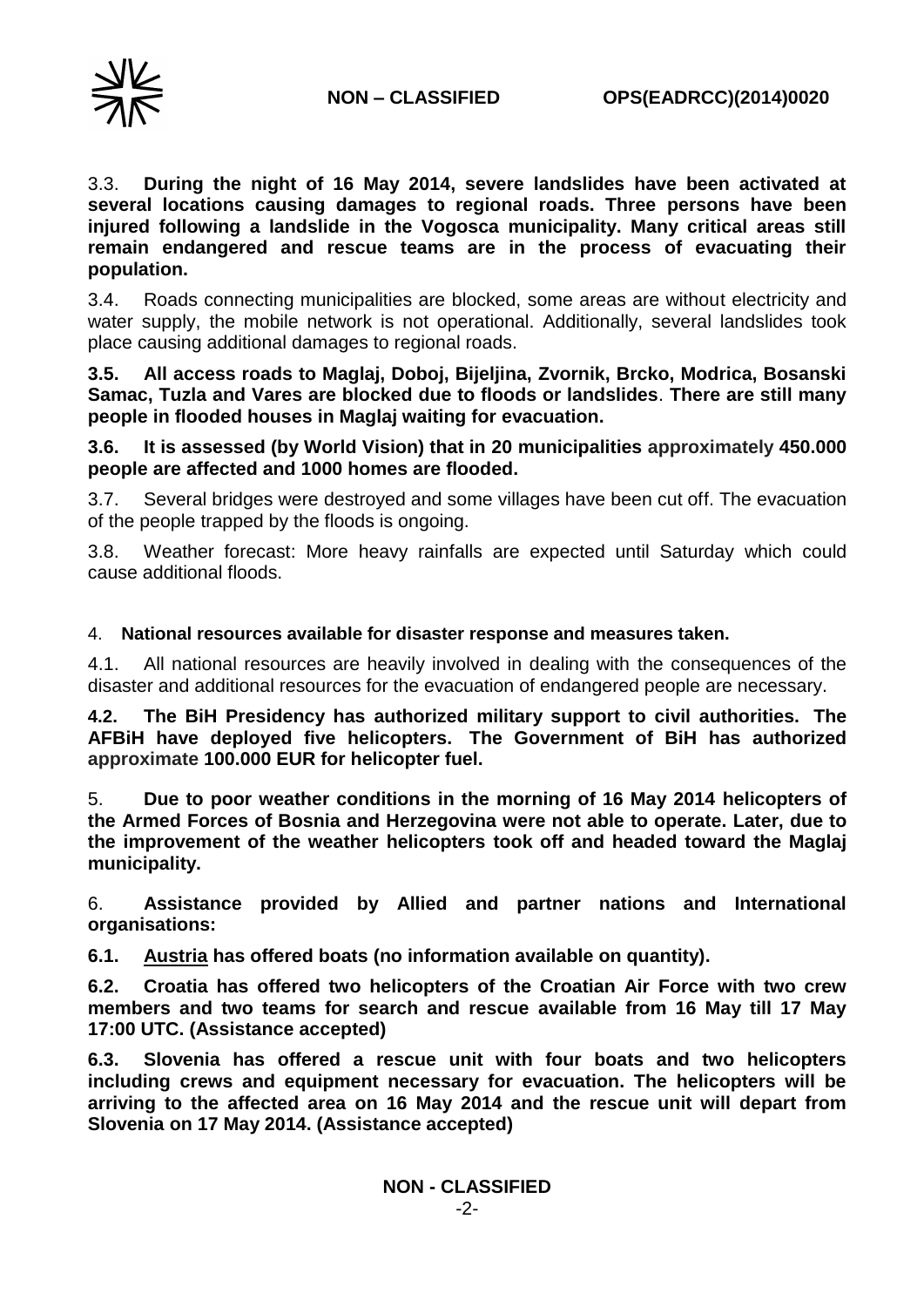

**6.4. EUFOR has proved 20 tons of helicopter fuel to the AFBiH.**

**6.5. USAID has obtained 50.000 USD from the US Office of Foreign Disaster Assistance to purchase 10 boats to be delivered on 17 May 2014.**

7. **The following requirements for international assistance have been URGENTLY identified**:

## **7.1. There are no additional helicopters needed to deal with the consequences of the disaster.**

| <b>Description</b> | <b>Effective Date</b> | Quantity |
|--------------------|-----------------------|----------|
| Motor boats        | ASAP                  | oc<br>3U |

### 8. **Points of Entry:**

- 8.1. For motor boats border crossing points to be determined
- 9. **The Operational Points of Contact in Bosnia and Herzegovina can be reached in the following ways:**

| Name:                   | Mirnesa Softic                                 |
|-------------------------|------------------------------------------------|
| Organisation:           | Ministry of Security of Bosnia and Herzegovina |
| Telephone:              | +387 33 492 778                                |
| Mobile phone:           | +387 61 294 030                                |
| Fax:                    | +387 33 555 715                                |
| e-mail:                 | ocbh112@msb.gov.ba                             |
| <b>Operating hours:</b> | 24/7                                           |

### 10. **Response co-ordination.**

10.1. With a view to providing a coordinated response to the stricken nation's requirements, nations in a position to meet these demands, in full or in part, are invited to reply to the Ministry of Security of Bosnia and Herzegovina, with an information copy to EADRCC, by any of the communication means listed above and below.

10.2. The same request for assistance has been sent by Bosnia and Herzegovina to EU ERCC as well.

10.3. The Euro-Atlantic Disaster Response Coordination Centre can be reached in the following ways:

Telephone: +32-2-707.2670